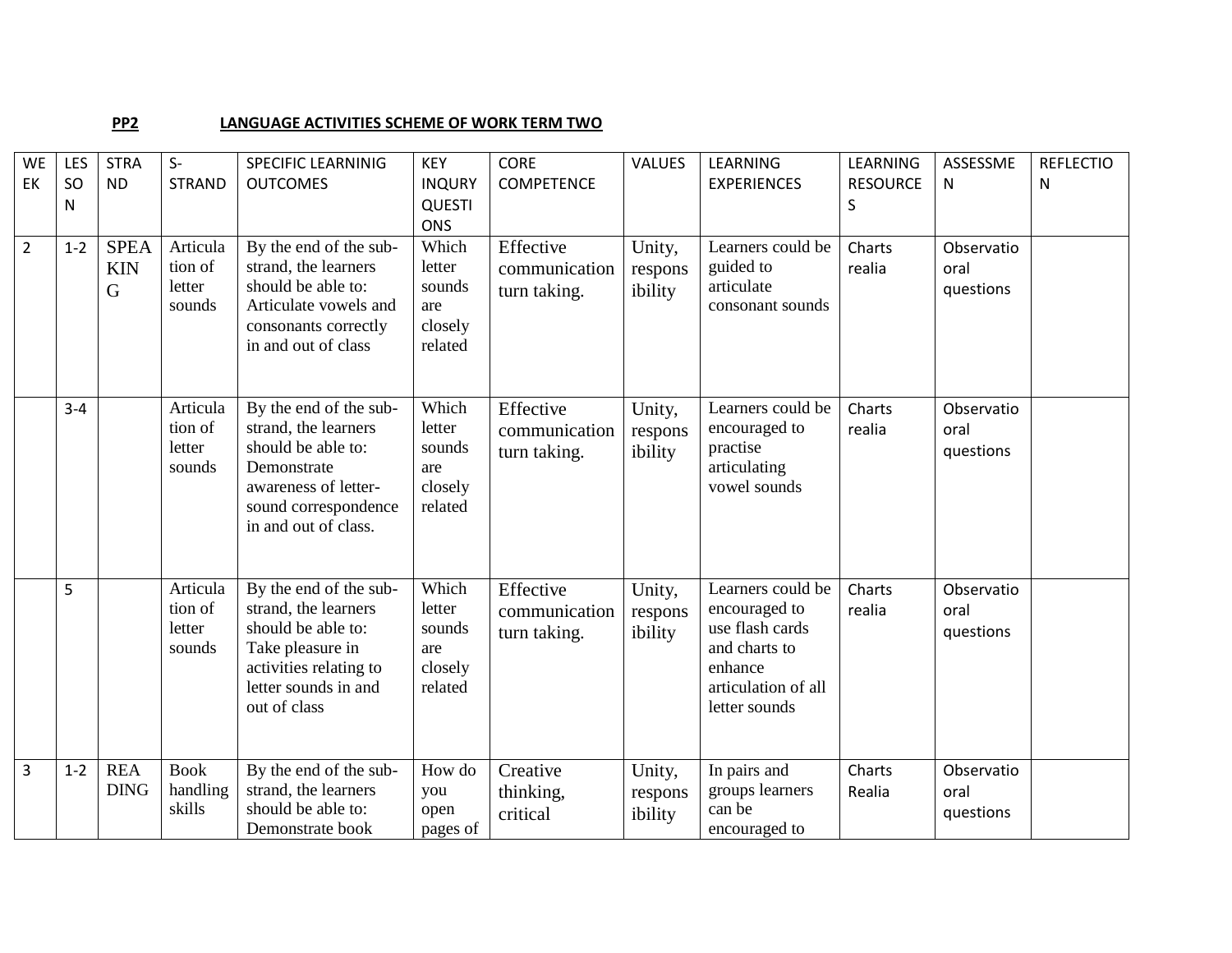|                |         |                                   | handling skills in and<br>out of school                                                                                               | a book<br>when<br>reading                                      | thinking                                      |                              | cover books                                                                                                                                              |                  |                                 |  |
|----------------|---------|-----------------------------------|---------------------------------------------------------------------------------------------------------------------------------------|----------------------------------------------------------------|-----------------------------------------------|------------------------------|----------------------------------------------------------------------------------------------------------------------------------------------------------|------------------|---------------------------------|--|
|                | $3 - 4$ | <b>Book</b><br>handling<br>skills | By the end of the sub-<br>strand, the learners<br>should be able to:<br>Demonstrate ability to<br>arrange books<br>properly           | How do<br>you<br>open<br>pages of<br>a book<br>when<br>reading | Creative<br>thinking,<br>critical<br>thinking | Unity,<br>respons<br>ibility | Learners could be<br>engaged in book<br>arranging<br>activities and<br>guided to store<br>them properly.                                                 | Charts<br>realia | Observatio<br>oral<br>questions |  |
|                | 5       | <b>Book</b><br>handling<br>skills | By the end of the sub-<br>strand, the learners<br>should be able to:<br>Take pleasure in book<br>handling and storage<br>activities   | How do<br>you<br>open<br>pages of<br>a book<br>when<br>reading | Creative<br>thinking,<br>critical<br>thinking | Unity,<br>respons<br>ibility | In pairs or small<br>groups learners<br>could practise<br>arranging books<br>topside up in<br>shelves or book<br>corner                                  | Charts<br>realia | Observatio<br>oral<br>questions |  |
| $\overline{4}$ | $1 - 2$ | Reading<br>readines<br>s skills   | By the end of the sub-<br>strand, the learners<br>should be able to:<br>Demonstrate left-right<br>eye orientation when<br>reading     | How do<br>you<br>open<br>pages of<br>a book<br>when<br>reading | Creative<br>thinking,<br>critical<br>thinking | Unity,<br>respons<br>ibility | Learners could<br>view animated<br>pictures that drag<br>and drop from<br>left to right in a<br>digital clip                                             | Charts<br>realia | Observatio<br>oral<br>questions |  |
|                | $3 - 4$ | Reading<br>readines<br>s skills   | By the end of the sub-<br>strand, the learners<br>should be able to:<br>Demonstrate top-<br>bottom orientation<br>skills when reading | How do<br>you<br>open<br>pages of<br>a book<br>when<br>reading | Creative<br>thinking,<br>critical<br>thinking | Unity,<br>respons<br>ibility | In pairs or small<br>groups, learners<br>could practise<br>looking at<br>pictures from left<br>to right, moving<br>the eye from top-<br>to-bottom of the | Charts<br>realia | Observatio<br>oral<br>questions |  |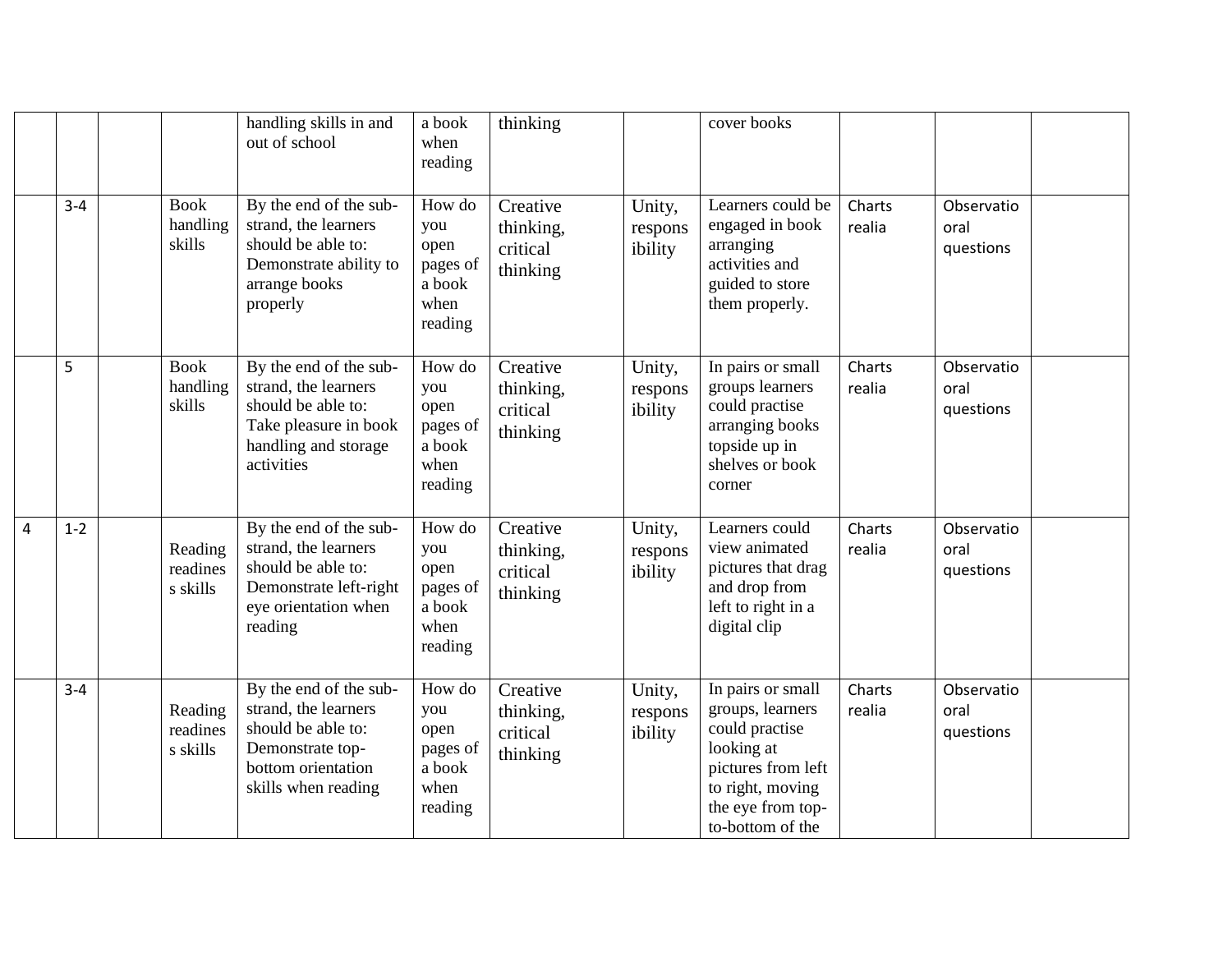|   |         |                                 |                                                                                                                                   |                                                       |                                               |                              | page and turning<br>pages from right<br>to left.                                                                                                       |                  |                                 |  |
|---|---------|---------------------------------|-----------------------------------------------------------------------------------------------------------------------------------|-------------------------------------------------------|-----------------------------------------------|------------------------------|--------------------------------------------------------------------------------------------------------------------------------------------------------|------------------|---------------------------------|--|
|   | 5       | Reading<br>readines<br>s skills | By the end of the sub-<br>strand, the learners<br>should be able to:<br>Turn pages from right<br>to left when opening a<br>page   | How do<br>we<br>handle a<br>book<br>when<br>reading   | Creative<br>thinking,<br>critical<br>thinking | Unity,<br>respons<br>ibility | Learners could<br>record<br>themselves as<br>they practise<br>turning pages<br>from right to left<br>and view the<br>video clip for<br>self-assessment | Charts<br>realia | Observatio<br>oral<br>questions |  |
| 5 | $1 - 2$ | Print<br>Awaren<br>ess          | By the end of the sub-<br>strand, the learners<br>should be able to:<br>Talk about pictures in<br>and out of school               | What<br>pictures<br>do you<br>enjoy<br>looking<br>at? | Creative<br>thinking,<br>critical<br>thinking | Unity,<br>respons<br>ibility | Learners could be<br>provided with<br>relevant pictures<br>and encouraged<br>to talk about<br>them                                                     | Charts<br>realia | Observatio<br>oral<br>questions |  |
|   | $3 - 4$ | Print<br>Awaren<br>ess          | By the end of the sub-<br>strand, the learners<br>should be able to:<br>Demonstrate<br>awareness of print in<br>and out of school | What<br>pictures<br>do you<br>enjoy<br>looking<br>at? | Creative<br>thinking,<br>critical<br>thinking | Unity,<br>respons<br>ibility | In pairs, learners<br>could be involved<br>in reading picture<br>stories to each<br>other                                                              | Charts<br>realia | Observatio<br>oral<br>questions |  |
|   | 5       | Print<br>Awaren<br>ess          | By the end of the sub-<br>strand, the learners<br>should be able to:<br>Enjoy reading pictures<br>in and out of school            | What<br>pictures<br>do you<br>enjoy<br>looking<br>at? | Creative<br>thinking,<br>critical<br>thinking | Unity,<br>respons<br>ibility | In pairs or in<br>small groups,<br>learners could<br>ask and answer<br>questions                                                                       | Charts<br>realia | Observatio<br>oral<br>questions |  |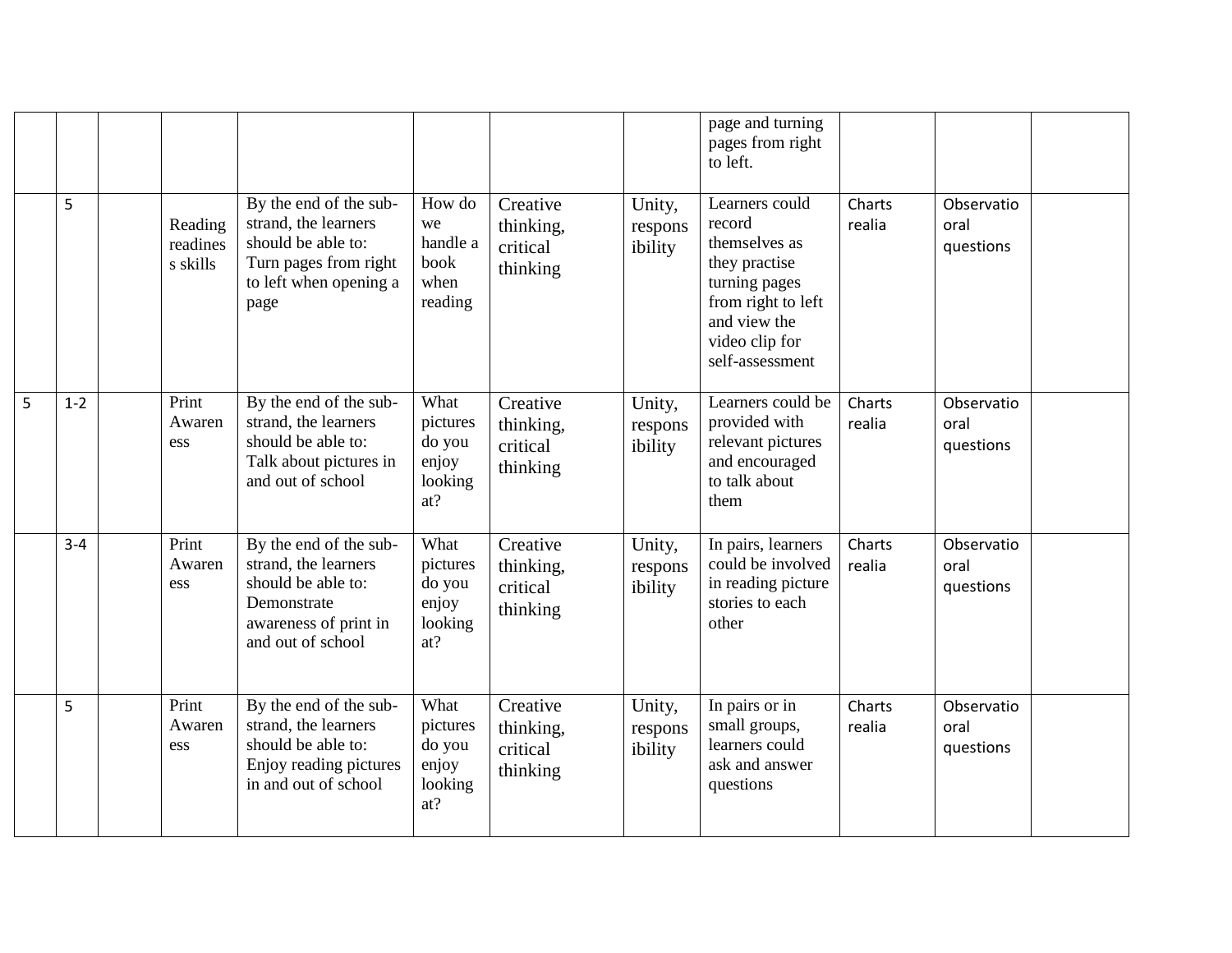| 6              | $1 - 2$ | Visual<br>discrimi<br>nation | By the end of the sub-<br>strand, learners should<br>be able to:<br>Identify differences<br>and similarities in<br>objects and pictures at<br>home and at school | What<br>visual<br>discrimi<br>nation<br>experien<br>ces do<br>children<br>enjoy? | Creative<br>thinking,<br>critical<br>thinking | Unity,<br>respons<br>ibility | Learners could<br>identify odd-one<br>out pictures,<br>objects from a set<br>of pictures or<br>objects<br>respectfully                                                                   | Charts<br>realia | Observatio<br>oral<br>questions |  |
|----------------|---------|------------------------------|------------------------------------------------------------------------------------------------------------------------------------------------------------------|----------------------------------------------------------------------------------|-----------------------------------------------|------------------------------|------------------------------------------------------------------------------------------------------------------------------------------------------------------------------------------|------------------|---------------------------------|--|
|                | $3 - 4$ | Visual<br>discrimi<br>nation | By the end of the sub-<br>strand, learners should<br>be able to:<br>Match and pair<br>pictures and objects at<br>home and at school                              | What<br>visual<br>discrimi<br>nation<br>experien<br>ces do<br>children<br>enjoy? | Creative<br>thinking,<br>critical<br>thinking | Unity,<br>respons<br>ibility | In pairs and small<br>groups, learners<br>could be involved<br>in playing visual<br>discrimination<br>games, fix jigsaw<br>puzzles among<br>other visual<br>discrimination<br>activities | Charts<br>realia | Observatio<br>oral<br>questions |  |
|                | 5       | Visual<br>discrimi<br>nation | By the end of the sub-<br>strand, learners should<br>be able to:<br>Take pleasure in<br>visual discrimination<br>activities at home and<br>at school             | What<br>visual<br>discrimi<br>nation<br>experien<br>ces do<br>children<br>enjoy? | Creative<br>thinking,<br>critical<br>thinking | Unity,<br>respons<br>ibility | In pairs and small<br>groups, learners<br>could be involved<br>in playing visual<br>discrimination<br>games, fix jigsaw<br>puzzles among<br>other visual<br>discrimination<br>activities | Charts<br>realia | Observatio<br>oral<br>questions |  |
| $\overline{7}$ | $1 - 2$ | Visual<br>memory             | By the end of the sub-<br>strand, learners should<br>be able to:<br>Recall objects, colours<br>and pictures in the                                               | What do<br>you see<br>around<br>the<br>home?                                     | Creative<br>thinking,<br>critical<br>thinking | Unity,<br>respons<br>ibility | Individually, in<br>pairs or small<br>groups, learners<br>could be engaged<br>in visual memory                                                                                           | Charts<br>realia | Observatio<br>oral<br>questions |  |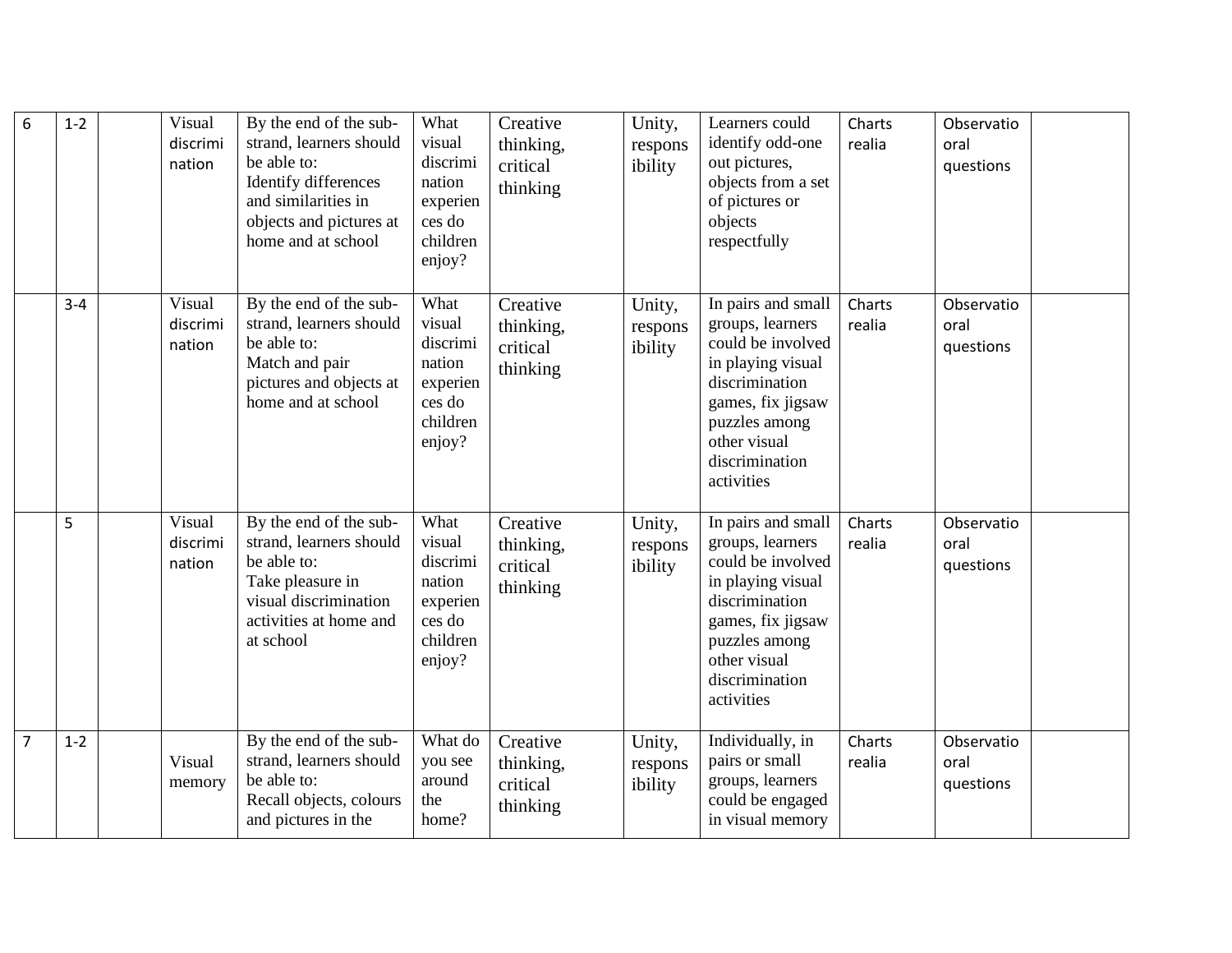|   |         |                    | immediate<br>environment                                                                                                                 |                                              |                                               |                              | games.                                                                                        |                         |                                 |  |
|---|---------|--------------------|------------------------------------------------------------------------------------------------------------------------------------------|----------------------------------------------|-----------------------------------------------|------------------------------|-----------------------------------------------------------------------------------------------|-------------------------|---------------------------------|--|
|   | $3 - 4$ | Visual<br>memory   | By the end of the sub-<br>strand, learners should<br>be able to:<br>Recall letters of the<br>alphabet in and out of<br>class             | What do<br>you see<br>around<br>the<br>home? | Creative<br>thinking,<br>critical<br>thinking | Unity,<br>respons<br>ibility | In pairs or small<br>groups, learners<br>could be guided<br>to play letter<br>memory games.   | Charts<br>realia        | Observatio<br>oral<br>questions |  |
|   | 5       | Visual<br>memory   | By the end of the sub-<br>strand, learners should<br>be able to:<br>Talk about what they<br>have seen in the<br>immediate<br>environment | What do<br>you see<br>around<br>the<br>home? | Creative<br>thinking,<br>critical<br>thinking | Unity,<br>respons<br>ibility | Learners could<br>visit a learning<br>corner within the<br>class and recall<br>what they saw. | Charts<br>realia        | Observatio<br>oral<br>questions |  |
| 8 | $1 - 2$ | Reading<br>posture | By the end of the sub-<br>strand, learners should<br>be able to<br>Identify correct<br>reading posture in<br>pictures.                   | How do<br>we sit<br>when<br>reading          | Creative<br>thinking,<br>critical<br>thinking | Unity,<br>respons<br>ibility | Learners could be<br>guided to visit a<br>local library to<br>experience<br>reading posture   | Charts<br>realia        | Observatio<br>oral<br>questions |  |
|   | $3 - 4$ | Reading<br>posture | By the end of the sub-<br>strand, learners should<br>be able to<br>Sit appropriately when<br>reading in and out of<br>class              | How do<br>we sit<br>when<br>reading          | Creative<br>thinking,<br>critical<br>thinking | Unity,<br>respons<br>ibility | Learners could<br>practise sitting<br>properly when<br>picture reading in<br>class.           | <b>Charts</b><br>realia | Observatio<br>oral<br>questions |  |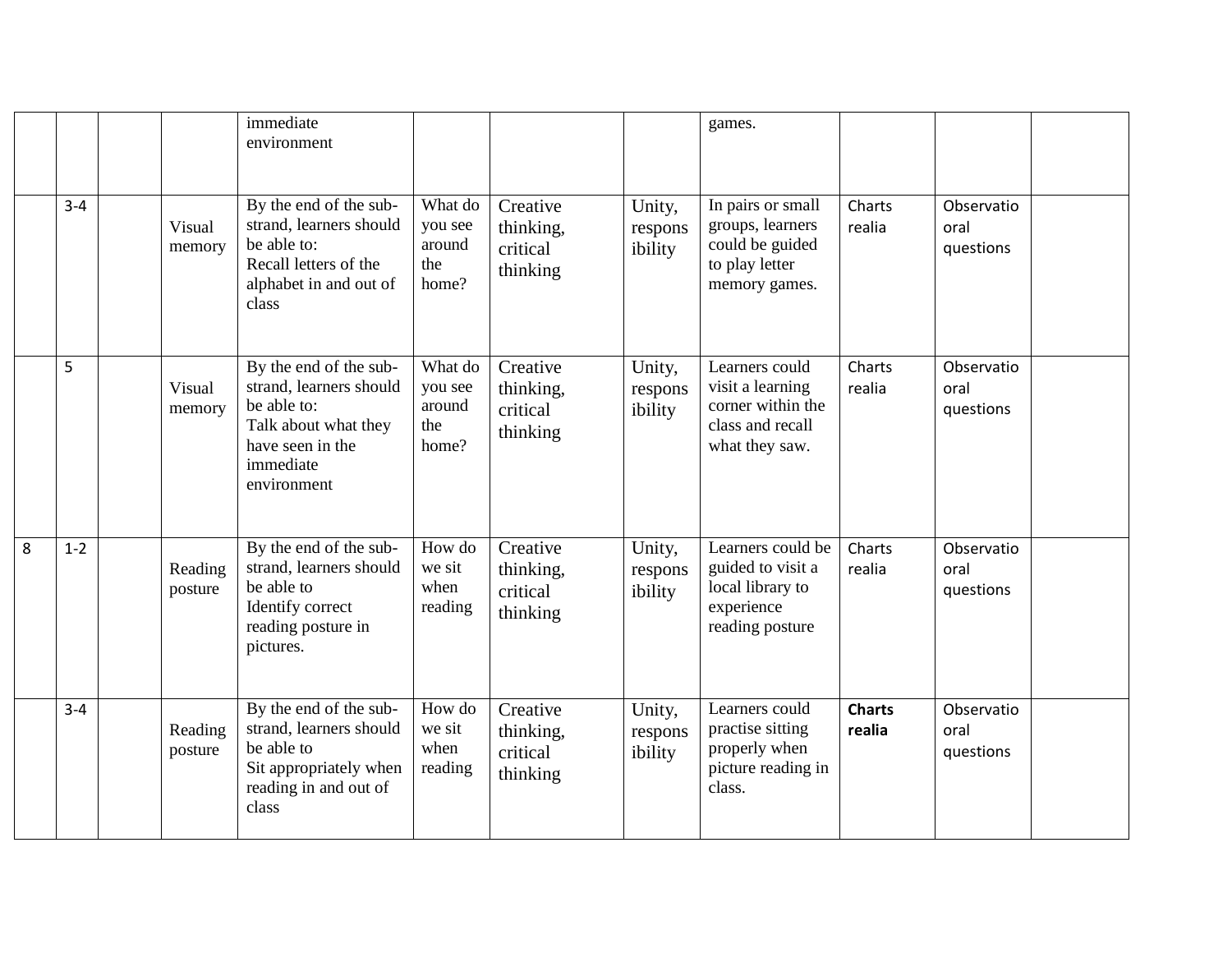|   | 5       | Reading<br>posture        | By the end of the sub-<br>strand, learners should<br>be able to<br>Enjoy participating in<br>activities on reading<br>posture in and out of<br>class | How do<br>we sit<br>when<br>reading                               | Creative<br>thinking,<br>critical<br>thinking | Unity,<br>respons<br>ibility | Learners could<br>sing songs and<br>recite poems and<br>rhymes related to<br>appropriate<br>reading posture                                   | Charts<br>realia | Observatio<br>oral<br>questions |  |
|---|---------|---------------------------|------------------------------------------------------------------------------------------------------------------------------------------------------|-------------------------------------------------------------------|-----------------------------------------------|------------------------------|-----------------------------------------------------------------------------------------------------------------------------------------------|------------------|---------------------------------|--|
| 9 | $1 - 2$ | Letter<br>recognit<br>ion | By the end of the sub-<br>strand, learners should<br>be able to<br>Match upper case<br>letters with<br>corresponding lower<br>case letters in class  | How do<br>we<br>match<br>lower<br>and<br>upper<br>case<br>letters | Creative<br>thinking,<br>critical<br>thinking | Unity,<br>respons<br>ibility | Learners could be<br>engaged in<br>matching upper<br>and lower case<br>letters using<br>skittle game.                                         | Charts<br>realia | Observatio<br>oral<br>questions |  |
|   | $3 - 4$ | Letter<br>recognit<br>ion | By the end of the sub-<br>strand, learners should<br>be able to<br>Match upper case<br>letters with<br>corresponding lower<br>case letters in class  | How do<br>we<br>match<br>lower<br>and<br>upper<br>case<br>letters | Creative<br>thinking,<br>critical<br>thinking | Unity,<br>respons<br>ibility | Learners could<br>label objects<br>using letter<br>stickers and<br>encouraged to<br>identify the<br>letters.                                  | Charts<br>realia | Observatio<br>oral<br>questions |  |
|   | 5       | Letter<br>recognit<br>ion | By the end of the sub-<br>strand, learners should<br>be able to<br>Take pleasure in letter<br>matching activities in<br>and out of class             | How do<br>we<br>match<br>lower<br>and<br>upper<br>case<br>letters | Creative<br>thinking,<br>critical<br>thinking | Unity,<br>respons<br>ibility | Individually or in<br>small groups,<br>learners could be<br>engaged in<br>activities related<br>to letter<br>recognition<br>games e.g. letter | Charts<br>realia | Observatio<br>oral<br>questions |  |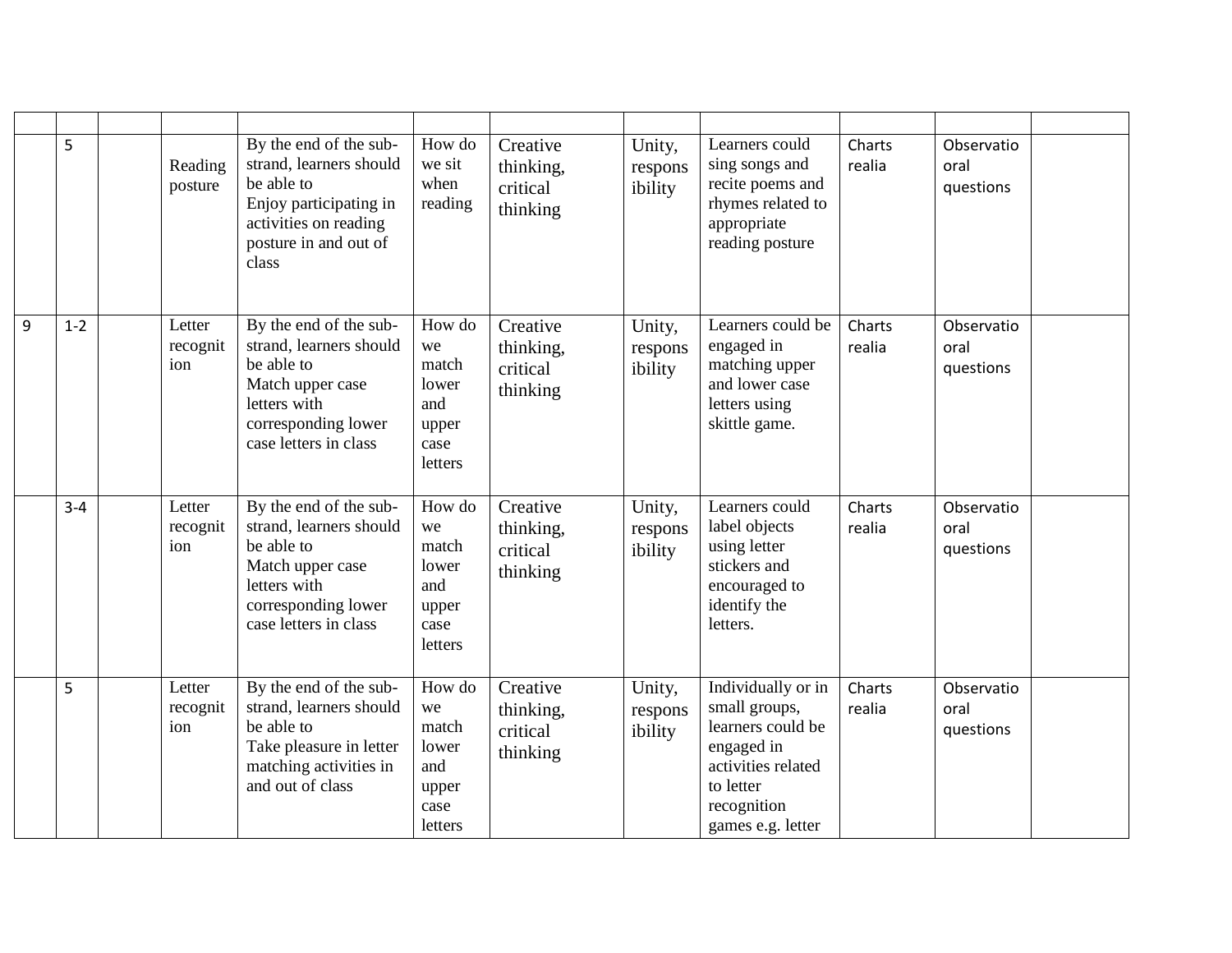|    |         |                                                |                                                                                                                                               |                                                                                         |                                               |                              | fishing games,<br>letter sorting                                                                      |                  |                                 |  |
|----|---------|------------------------------------------------|-----------------------------------------------------------------------------------------------------------------------------------------------|-----------------------------------------------------------------------------------------|-----------------------------------------------|------------------------------|-------------------------------------------------------------------------------------------------------|------------------|---------------------------------|--|
| 10 | $1 - 2$ | Reading<br>syllables                           | By the end of the sub-<br>strand, learners should<br>be able to:<br>Read syllables in and<br>out of class                                     | How do<br>we<br>blend<br>letter<br>sounds<br>to make<br>syllables<br>$\overline{?}$     | Creative<br>thinking,<br>critical<br>thinking | Unity,<br>respons<br>ibility | Learners could be<br>engaged in<br>blending sounds<br>to make syllables<br>e.g ta, pa, da, ma         | Charts<br>realia | Observatio<br>oral<br>questions |  |
|    | $3 - 4$ | Reading<br>syllables                           | By the end of the sub-<br>strand, learners should<br>be able to:<br>Demonstrate ability to<br>read syllables in class.                        | How do<br>we<br>blend<br>letter<br>sounds<br>to make<br>syllables<br>$\overline{\cdot}$ | Creative<br>thinking,<br>critical<br>thinking | Unity,<br>respons<br>ibility | Learners could be<br>encouraged to<br>read syllabuses                                                 | Charts<br>realia | Observatio<br>oral<br>questions |  |
|    | 5       | Reading<br>syllables                           | By the end of the sub-<br>strand, learners should<br>be able to:<br>Enjoy participating in<br>activities that involve<br>reading syllables    | How do<br>we<br>blend<br>letter<br>sounds<br>to make<br>syllables<br>$\overline{?}$     | Creative<br>thinking,<br>critical<br>thinking | Unity,<br>respons<br>ibility | Learners could<br>practise reading<br>syllables in pairs<br>and small groups                          | Charts<br>realia | Observatio<br>oral<br>questions |  |
| 11 | $1 - 2$ | Reading<br>three to<br>four<br>letter<br>words | By the end of the sub-<br>strand, learners should<br>be able to:<br>Demonstrate ability to<br>blend syllables to read<br>three to four letter | How do<br>we<br>blend<br>syllables<br>to make<br>words?                                 | Creative<br>thinking,<br>critical<br>thinking | Unity,<br>respons<br>ibility | Learners could be<br>engaged in<br>blending<br>syllables to form<br>three to four<br>letter words and | Charts<br>realia | Observatio<br>oral<br>questions |  |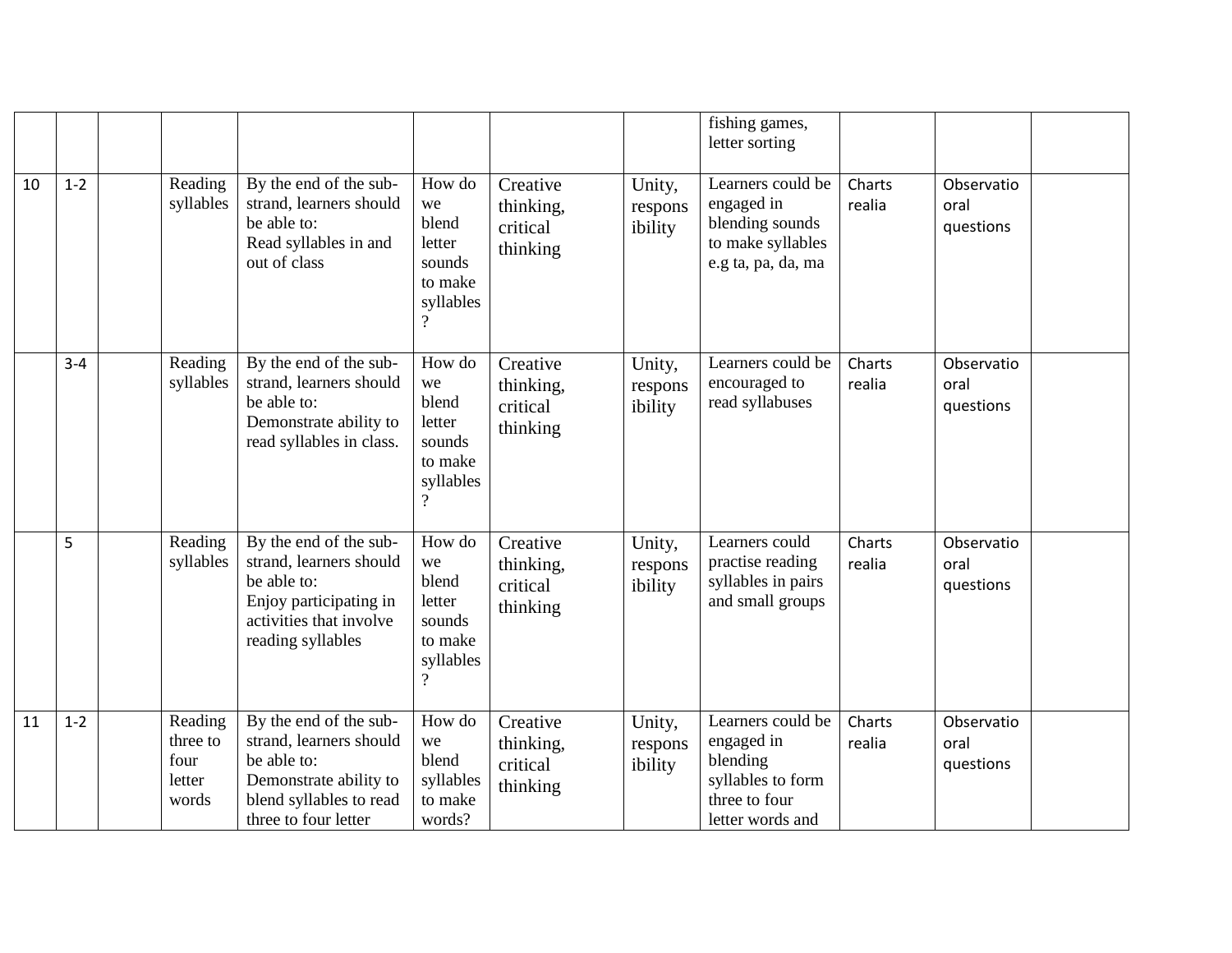|    |         |                           |                                                | words in and out of<br>class                                                                                                                                                          |                                                         |                                               |                              | guided to read<br>the words                                                                              |                  |                                 |  |
|----|---------|---------------------------|------------------------------------------------|---------------------------------------------------------------------------------------------------------------------------------------------------------------------------------------|---------------------------------------------------------|-----------------------------------------------|------------------------------|----------------------------------------------------------------------------------------------------------|------------------|---------------------------------|--|
|    | $3 - 4$ |                           | Reading<br>three to<br>four<br>letter<br>words | By the end of the sub-<br>strand, learners should<br>be able to:<br>Read three to four<br>letter words correctly<br>in and out of class                                               | How do<br>we<br>blend<br>syllables<br>to make<br>words? | Creative<br>thinking,<br>critical<br>thinking | Unity,<br>respons<br>ibility | Learners could<br>practise reading<br>three and four<br>letter words in<br>pairs and small<br>groups     | Charts<br>realia | Observatio<br>oral<br>questions |  |
|    | 5       |                           | Reading<br>three to<br>four<br>letter<br>words | By the end of the sub-<br>strand, learners should<br>be able to:<br>Enjoy participating in<br>activities that involve<br>reading three to four<br>letter words in and out<br>of class | How do<br>we<br>blend<br>syllables<br>to make<br>words? | Creative<br>thinking,<br>critical<br>thinking | Unity,<br>respons<br>ibility | Learners could be<br>involved in a<br>variety of<br>activities to read<br>three to four<br>letter words. | Charts<br>realia | Observatio<br>oral<br>questions |  |
| 12 | $1 - 2$ | <b>WRI</b><br><b>TING</b> | <b>Book</b><br>handling                        | By the end of the sub-<br>strand, the learner<br>should be able to<br>Demonstrate ability to<br>handle books<br>appropriately in and<br>out of class                                  | How do<br>we<br>handle<br>books                         | Creative<br>thinking,<br>critical<br>thinking | Unity,<br>respons<br>ibility | Learners could<br>practise<br>arranging books<br>appropriately<br>(top side up).                         | Charts<br>realia | Observatio<br>oral<br>questions |  |
|    | $3 - 4$ |                           | <b>Book</b><br>handling                        | By the end of the sub-<br>strand, the learner<br>should be able to<br>Arrange books<br>properly in and out of                                                                         | How do<br>we<br>handle<br>books                         | Creative<br>thinking,<br>critical<br>thinking | Unity,<br>respons<br>ibility | Learners could<br>practise caring<br>for and storing<br>books in the<br>appropriate                      | Charts<br>realia | Observatio<br>oral<br>questions |  |